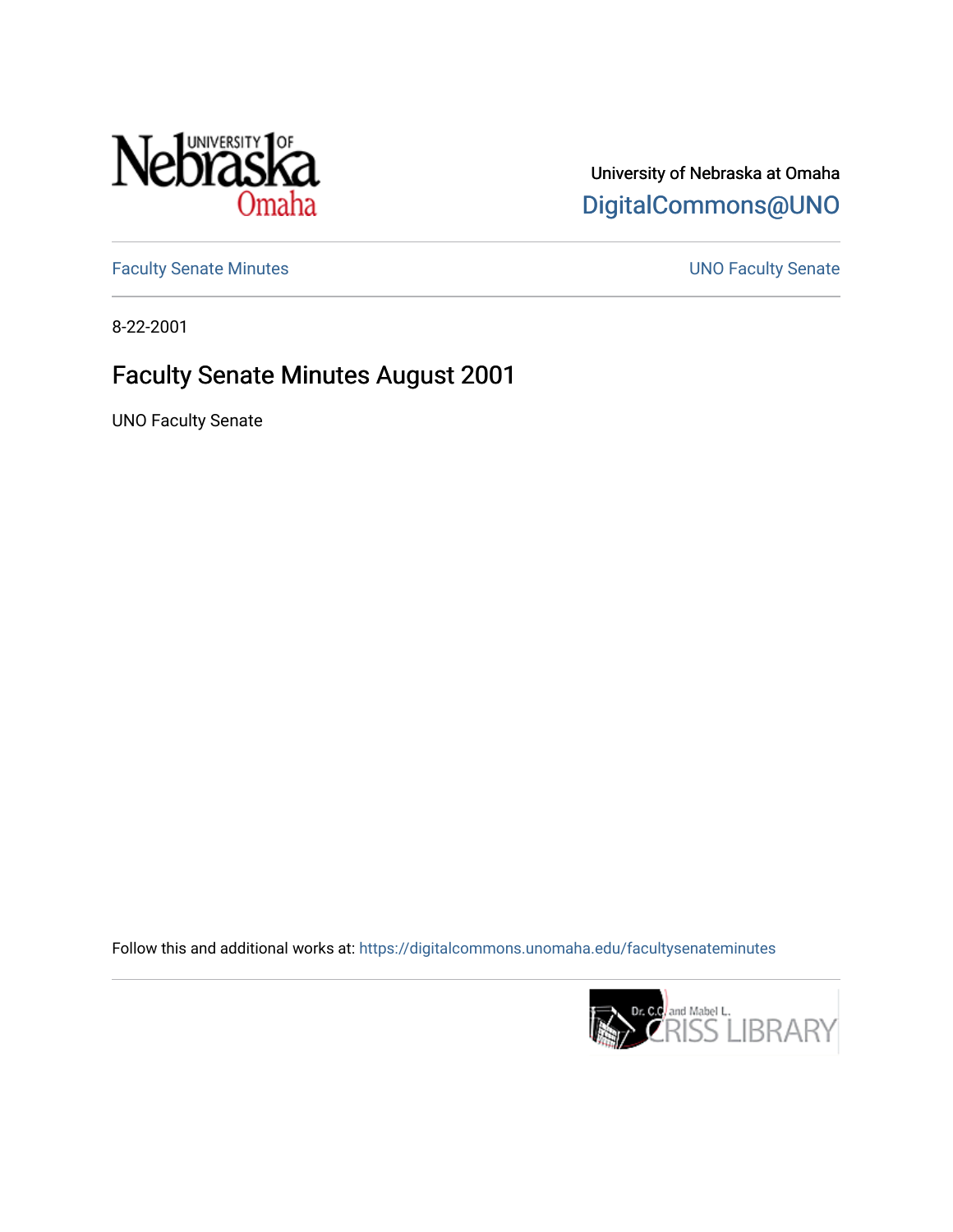## **Faculty Senate of the University of Nebraska at Omaha 2001-2002 Senate Minutes Wednesday, August 22, 2001, 2:00 p.m. Mahoney State Park**

Attendees: N. Bacon, W. Bacon, Blair, Bruckner, J. Carroll, M. Carroll, Coyne, Dickson, Engelmann, File, Hagen, Helm, Johnson, Landis, Mande, Nazem, Neathery-Castro, O'Connell, Paterson, Sadlek, Schulte, Shroder, Valle, E. Williams, and Wolcott.

The Faculty Senate of the University of Nebraska at Omaha met at the Riverview Lodge at Mahoney State Park on August 23, 2001. Prior to the official meeting, senators listened to a discussion of the China Program which was presented by: Thomas Gouttierre, Dean of International Studies and Programs, Michael Skau, Department of English, Nora Bacon, Department of English, Rita Saughnessey, Communication Department, Mark Rousseau, Department of Sociology Wally Bacon, Department of Political Science.

A written statement by Robert Carlson, Communication Department, was also shared with the Senate.

At 11:00 A.M., President Wally Bacon called the Senate to Order.

Parliamentarian Jim Carroll reviewed basic Parliamentary Procedure and led a discussion of the role he would play in Senate proceedings.

President Bacon shared written reports of Regents meetings which had occurred over the summer, the Chancellor's Council meeting, and miscellaneous meetings. Aside from a report of some changes in standing committee membership and leadership, no reports were presented by Senate standing committees. Martha Bruckner, Faculty Senate Liaison to the Alumni Association, shared information from the most recent meeting.

Angela Valle nominated Martha Bruckner as Secretary-Treasurer to replace Hesham Eli-Rewini. Doug Paterson nominated George Englemann, who declined. Senator Bruckner was elected Secretary-Treasurer for the 2001-2002 academic year, and assumed duties of the office immediately.

Senator Greg Sadlek offered a resolution which, after discussion and amendment, stands as follows:

"Given the potential benefits and risks of the proposed Global Learning Initiative at UNO, and Given that English has been identified in Senate discussions as the linchpin of the proposed budget, and

Given that serious pedagogical concerns have arisen with the current CD ROM model for delivery of IIIST English courses,

Be it resolved, That the UNO Administration is urged with all due haste, working with the leadership of the Department of English, to address resource issues, in particular staffing concerns both at UNO and IIIST."

Senator Jim Hagen proposed a substitute amendment: "That no uncompensated work by UNO Faculty on the 'Shanghai Project' should proceed until a reallocation of resources occurs at the system level sufficient to meet the instructional costs identified by the English Department." This amendment failed after discussion.

Senator George Englemann moved that the original motion be amended by adding: "Be it resolved if these issues are addressed to the satisfaction of the English department, the Senate can endorse the Shanghai Project."

The Senate recessed for lunch at 11:55 a.m. During the luncheon, UNO Student President Regent Ms. Mallory Prucha addressed the Senate.

At 1:00 p.m., the Senate reconvened and continued discussion of the amendment.

A motion by Senator Nora Bacon to "postpone to September 12 the discussion of the resolution and amendments with the understanding that an ad-hoc committee will meet to write a newly proposed resolution" passed